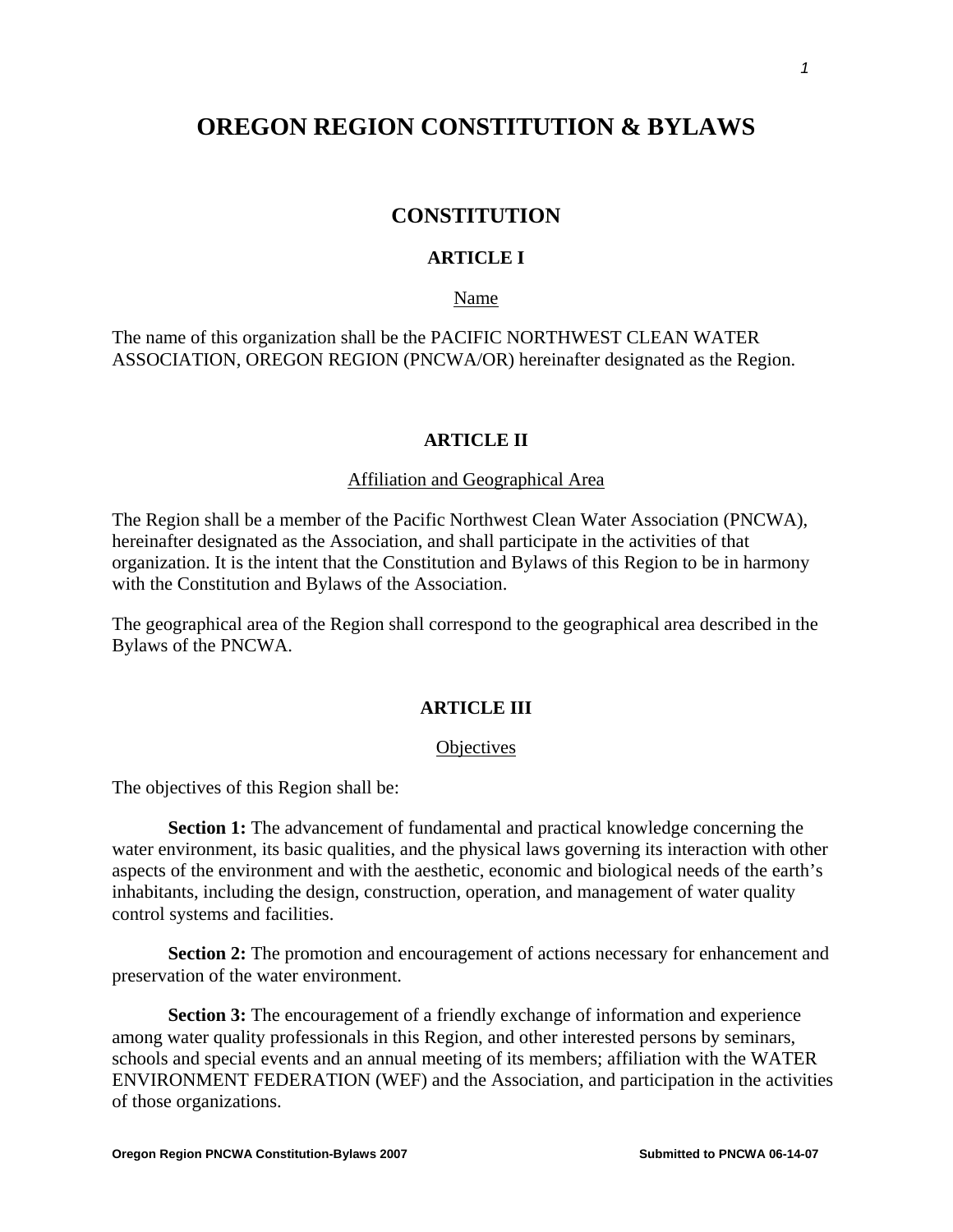**Section 4:** The encouragement of the formation of local Sections within the Region whose objectives and bylaws are in harmony with the purpose of PNCWA.

## **ARTICLE IV**

#### Membership

The membership of the Region shall consist of persons and organizations interested in any of the objectives of the Association and having such qualifications as are prescribed in the Association's Bylaws for the various grades of membership.

#### **ARTICLE V**

#### Officers and Executive Committee

**Section 1:** All officers shall be Active or Professional Wastewater Operations (PWO) members of the Association and shall be members of the Water Environment Federation.

**Section 2:** Executive Committee Membership

- a) The officers of the Region shall be:
	- i. Regional Director
	- ii. Secretary-Treasurer
	- iii. Executive Committee
	- iv. Regional Director Elect
- b) The Regional Director shall appoint the Executive Committee.
- c) The Executive Committee shall be representative of the geographical area of the Region and be no more than Twelve (12), nor less that Five (5) persons.
- d) The Regional Director of the Region shall be the presiding officer of the Executive Committee.
- e) The Regional Director shall serve as a member of the Association Board representing the interests of the Region to the Association.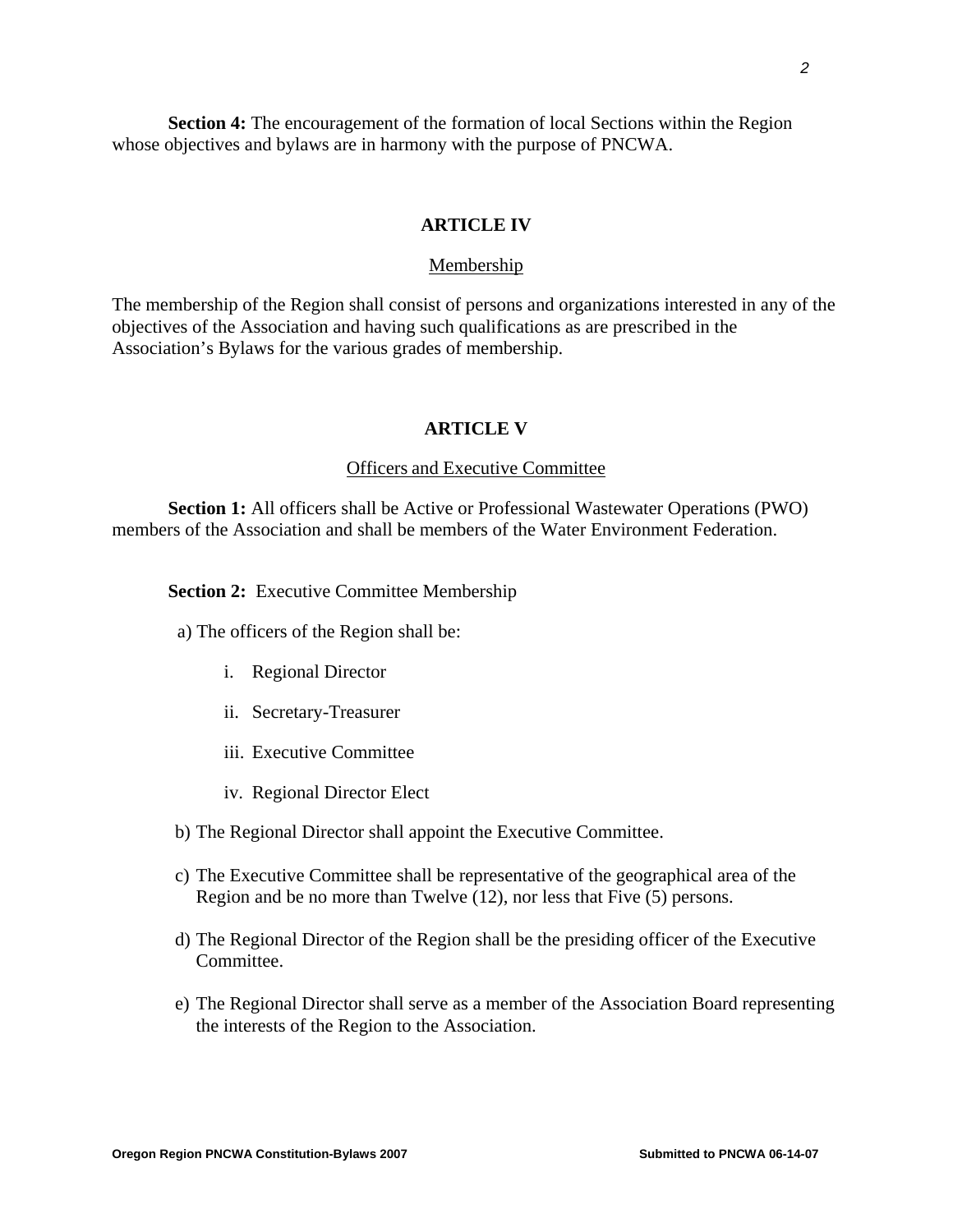## **Section 3:** Duties of the Executive Committee

- a) Shall be the legal representative of the Region and shall manage its affairs and establish policies subject to the conditions and limitation prescribed in this Constitution and the Region's Bylaws.
- b) Shall adopt an annual budget upon recommendation of the Secretary-Treasurer of the Region.

#### **ARTICLE VI**

#### Terms of Office

**Section 1:** The term of office of the Region Director shall be for three (3) years. The appointed/elected individual to the Office of Secretary-Treasurer shall be eligible for multiple successions.

**Section 2:** In the event the Regional director is not replaced, the Regional Director shall preside until a replacement can be found or elected.

**Section 3:** The terms of the other Executive Committee members shall be three (3) years with terms of office staggered such that no more than one half of the board members are replaced in any given year. The Executive Committee members shall be eligible to succeed themselves.

#### **ARTICLE VII**

### Amendment

**Section 1:** Amendments to the Constitution may originate in the Executive Committee or may originate through them upon petition of 100 or more eligible voting members of the Region. All proposed amendments shall be submitted in writing to the Executive Committee.

**Section 2:** The Association must approve the Region's Constitution and any revision(s).

**Section 3:** The Constitution may be amended by a two-thirds (2/3) majority of the eligible voting members present and voting at the Annual Meeting or by a two-thirds (2/3) majority of the total eligible voting members in a letter or e-mail type ballot. Copies of the proposed amendments to the Constitution shall be physically or electronically mailed to the eligible voting members at least thirty (30) days prior to the Annual Meeting or the letter ballot.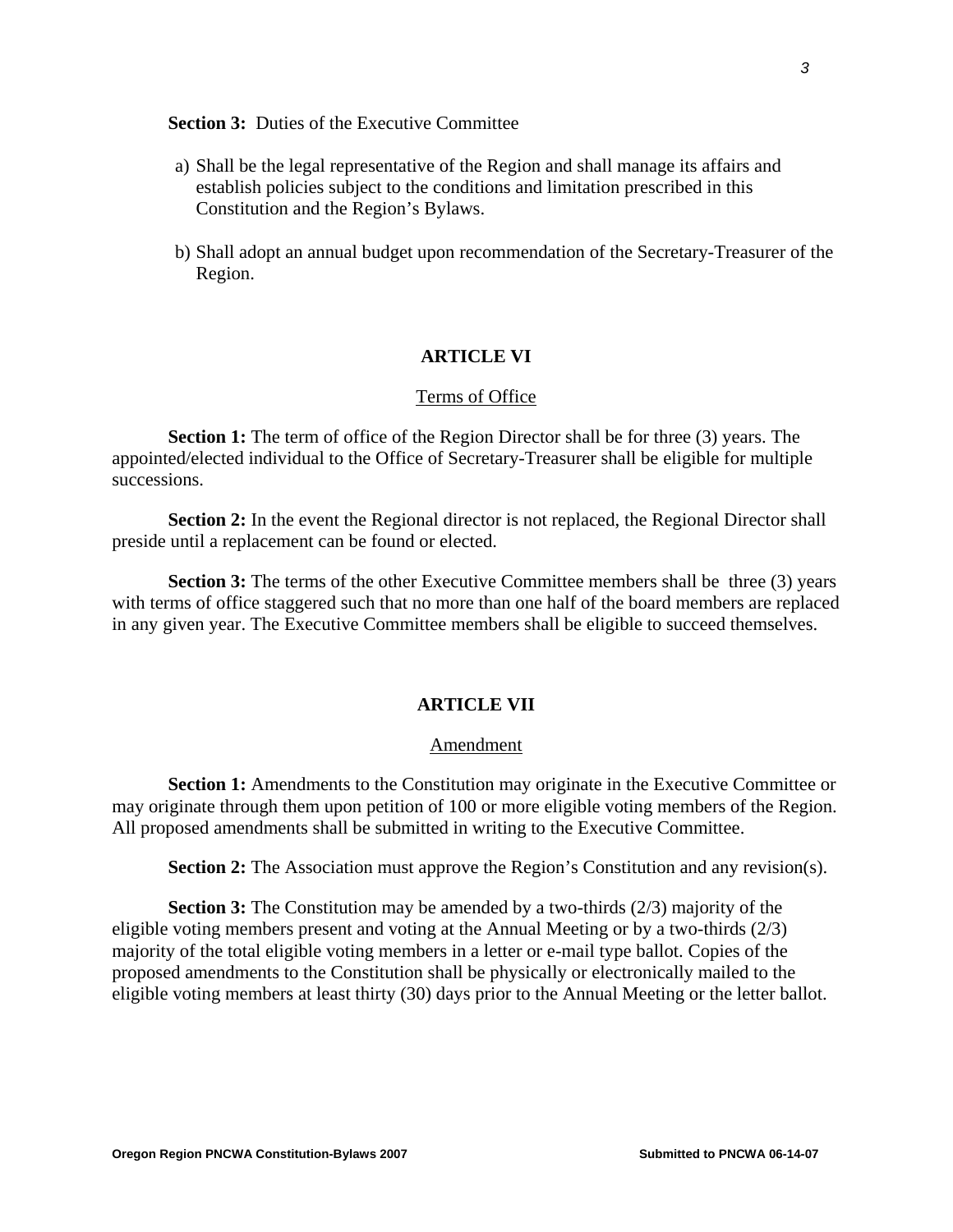## **ARTICLE VIII**

#### Limitation of Activities

**Section 1:** The Region is formed exclusively for educational purposes within the meaning of Section 501 (C) (3) of the United States Internal Revenue Code of 1954 (or corresponding provisions of any future United States Internal Revenue Law).

**Section 2:** No part of the net earnings of the Region shall inure to the benefit of or be distributable to its members, officers, or other private persons except that the Region shall be authorized and empowered to pay reasonable compensation for expenses incurred.

**Section 3:** The Region shall not participate in or intervene in any political campaign on behalf of any candidate for public office.

**Section 4:** Notwithstanding any other provisions of these articles, the Region shall not carry on any other activities not permitted to be carried on (a) by a corporation exempt from Federal Income Tax under section 501 (C) (3) of the Internal Revenue Code of 1954 (or the corresponding provision of any future United States Internal Revenue Law) or (b) by a corporation, contributions to which are deductible under Section 170 (c) (2) of the Internal Revenue Code of 1954 (or the corresponding provision of any future United States Internal Revenue Law).

#### **ARTICLE IX**

#### Disposition of Assets Upon Dissolution

Upon the voluntary termination and dissolution of this corporation (Region), after paying or adequately providing for the debts and obligations of the corporation (Region), the remaining assets shall be distributed as determined by the Officers of the Region to a nonprofit fund, foundation, or corporation which is organized and rated exclusively for charitable, educational, religious and/or scientific purposes and which has established its tax exempt status under Section 501 (C) (3) of the Internal Revenue Code.

#### **ARTICLE X**

#### Indemnification

**Section 1:** The Region shall indemnify any past, present, or future Officer, Committee Member, Volunteer, or Employee, hereinafter designated as Officer, of the Region against legal expenses and liabilities reasonably incurred or imposed on the Officer in connection with serving the Region. The provisions of this Article shall also apply to the legal representatives of the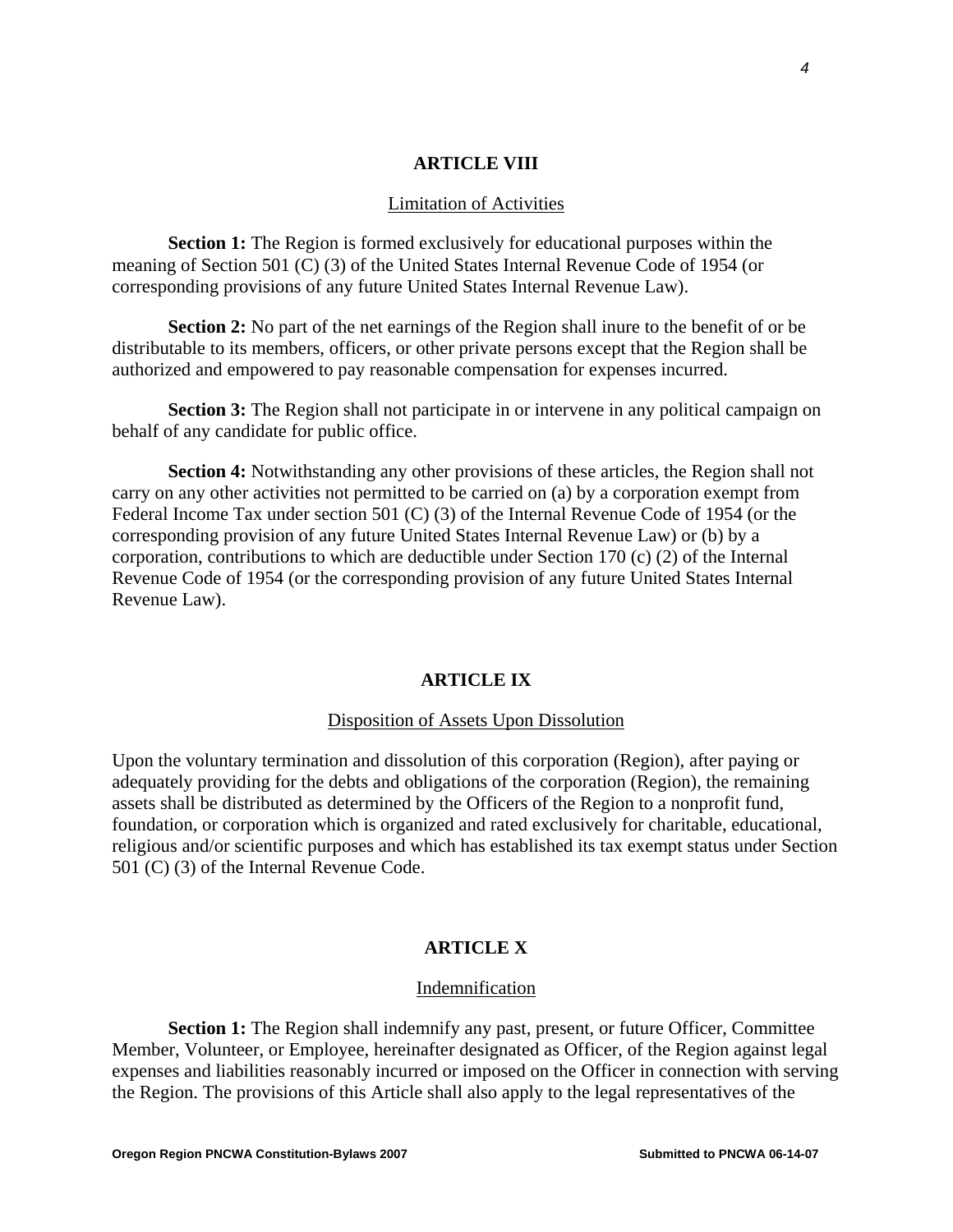deceased persons who were Officers. An Officer's rights hereunder shall not be assignable without the prior written consent of the Region.

**Section 2:** The Region shall not indemnify any Officer if it is determined by the Region that the Officer has:

- a) Engaged in fraudulent, criminal, malicious, or knowingly wrongful conduct;
- b) Gained personal profit or advantage which is either in breach of the Officer's fiduciary duty to the Region or represents a conflict of interest with the Region;
- c) Breached a professional duty by reason of any negligent act, error, or omission committed in the performance of professional duties unrelated to the Region;
- d) Not acted in good faith;
- e) Engaged in an act which constitutes false arrest, wrongful detention, wrongful entry, wrongful eviction, a violation of the right to privacy and/or immoral, licentious or sexual behavior intended to lead or culminate in any sexual act; or
- f) Violated the provisions of the Employee Retirement Income Security Act of 1974 or similar Federal legislation.

Section 3: The Region shall indemnify an Officer only if the Region determines the Officer acted reasonably, in good faith, in a manner not opposed to the best interest of the Region and had no reason to believe his/her actions were unlawful.

**Section 4:** The foregoing right of indemnification shall be in addition to and not necessarily exclusive of all other rights accorded by applicable law.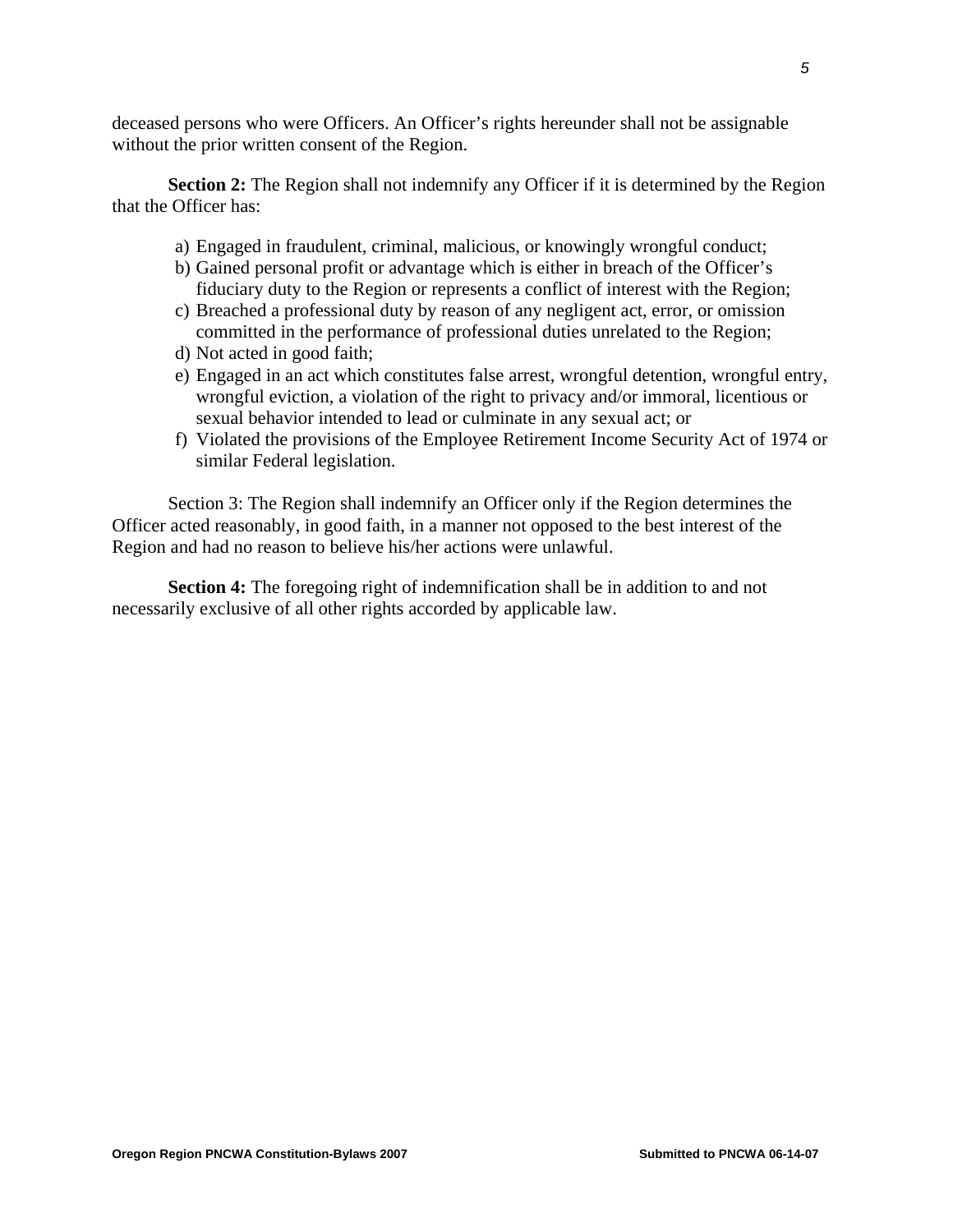# **BYLAWS**

## **ARTICLE I**

### Classification of Members

**Section 1:** The membership of the Region shall consist of all PNCWA members of any recognized classification within the Region as defined in the PNCWA Constitution and Bylaws.

# **ARTICLE II**

#### Annual Meetings

**Section 1:** Annual Meetings will normally be held in the spring and the term of office of Executive Committee Members will commence at the following Association Annual Meeting.

**Section 2:** Special meetings may be held at such times and places as designated by the Executive Committee.

**Section 3:** Notices of the Region annual business meeting shall be published by the Secretary-Treasurer at least thirty (30) days in advance.

#### **ARTICLE III**

#### Educational Activity Funding and Loans

**Section 1:** Financial assistance will be available from the Region to Sections using the name PNCWA and/or WEF in conjunction with any part of a proposed training activity. Such assistance will be in the form of grants and/or interest-free loans for educational purposes such as seminars, short schools or any other educational endeavor, when approved by the Executive Committee. The purpose of the grants/loans will be for underwriting costs of setting-up and administering the educational function and will be repaid from funds obtained by registration fees.

**Section 2:** All education and training activities and seminars held under the auspices of, or using the names PNCWA, WEF, or using the local Oregon Region/Section name will reimburse both the Oregon Region and the sponsoring Section(s) within 90 days of the conclusion of the training activity in accordance with the formulae established in paragraphs below:

a) Funds Distribution to the Oregon Region. Each attendee (person) engaged in training/education under the whole or partial sponsorship of the PNCWA and/or WEF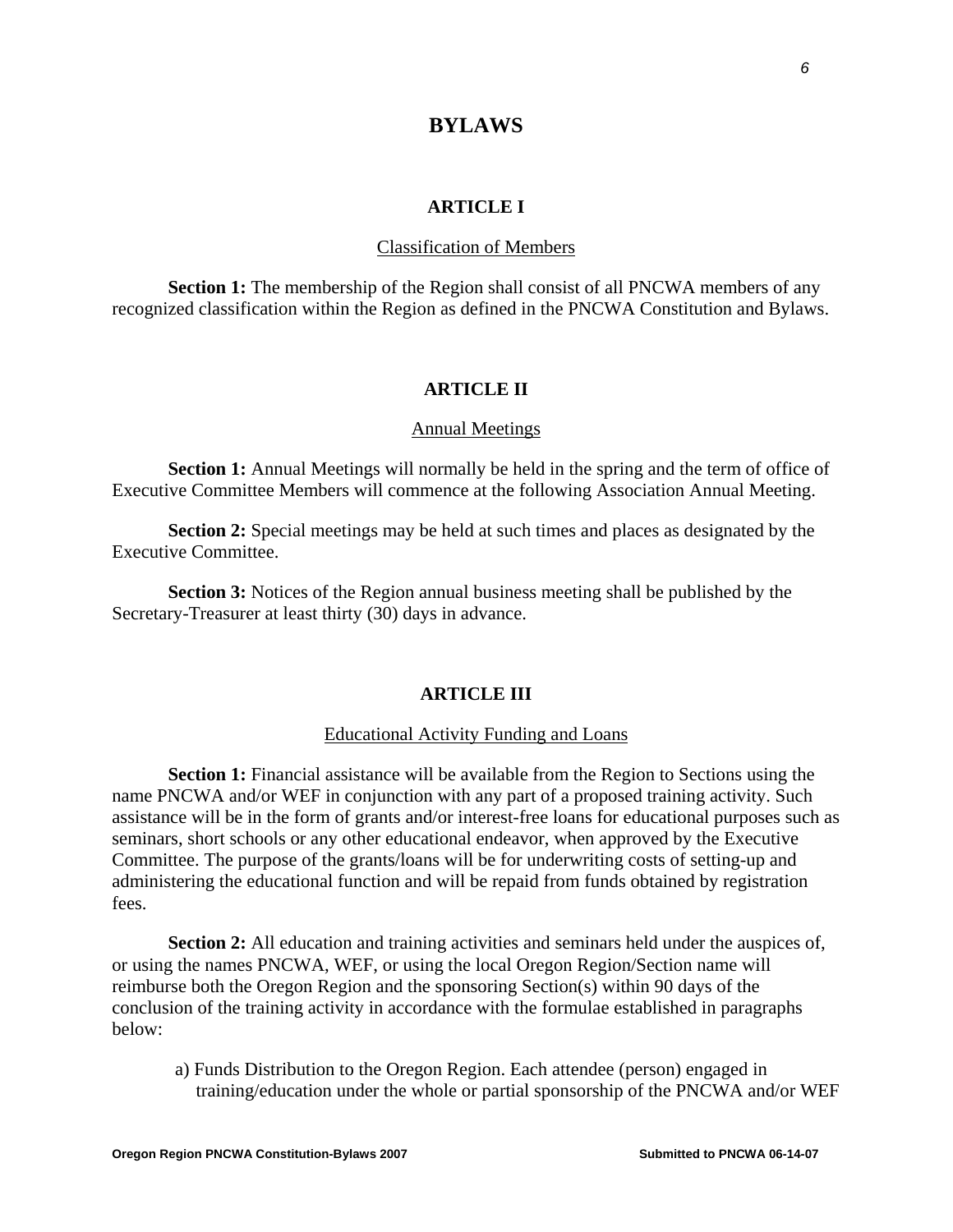will be assessed a minimum of one dollar  $(\$1)$  per training day or part thereof. One training day shall be defined as a period of three (3) hours or more. Funds generated will be collected by the training sponsoring agent and mailed to the permanent Secretary-Treasurer of the Region. The Region will further distribute funds from their treasury at the Region's annual business meeting to all active Sections in the Region based on requests for such funds. Requests for funds must be made via phone, e-mail, FAX, or mail to the Secretary-Treasurer of the Region at least 15 days prior to the Region's annual business meeting, as defined by the Bylaws Article II, Section 1.

b) Funds Distribution to Sponsoring Section(s). Each attendee (person) engaged in training/education under the whole or partial sponsorship of the PNCWA and/or WEF will be assessed a minimum of one dollar  $(\$1)$  per training day or part thereof. One training day shall be defined as a period of three (3) hours or more. Funds generated will be collected by the sponsoring agent and mailed to the permanent Secretary-Treasurer of the Sponsoring Section(s) under whose direction the activity is being or has been conducted.

**Section 3:** All funds accrued through training by the Region and the sponsoring Section(s) will be used for the legitimate operation of the Region and Section(s). Attachment A to the Bylaws is intended to be used as an example to guide the training sponsoring Section(s) in the application of the formulae for the collection and distribution of training fees.

**Section 4:** Funds distributed to the sponsoring Section(s) (Bylaws, Article III, Section 2.b.) shall be divided proportional to each sponsoring Section's contribution to the training activity. Distribution will be made to those Section(s) within the PNCWA region only. Section(s) sponsoring training have the responsibility to make a full accounting of the activity to the Region Secretary-Treasurer within six (6) months of the conclusion of the activity.

## **ARTICLE IV**

#### Elections of Officers

**Section 1:** The Regional Director shall be elected by a majority vote of Region members attending the Region's Annual Meeting, and shall take office at the annual PNCWA meeting in the fall. Candidates for Region Director shall:

- a) Have served at least one (1) year on the Executive Committee or,
- b) Have been an officer in a constituted local Section for at least one (1) year

**Section 2:** The Regional Director shall be empowered to appoint an Executive Committee according to the Oregon Region Constitution; Article V, Section 2b.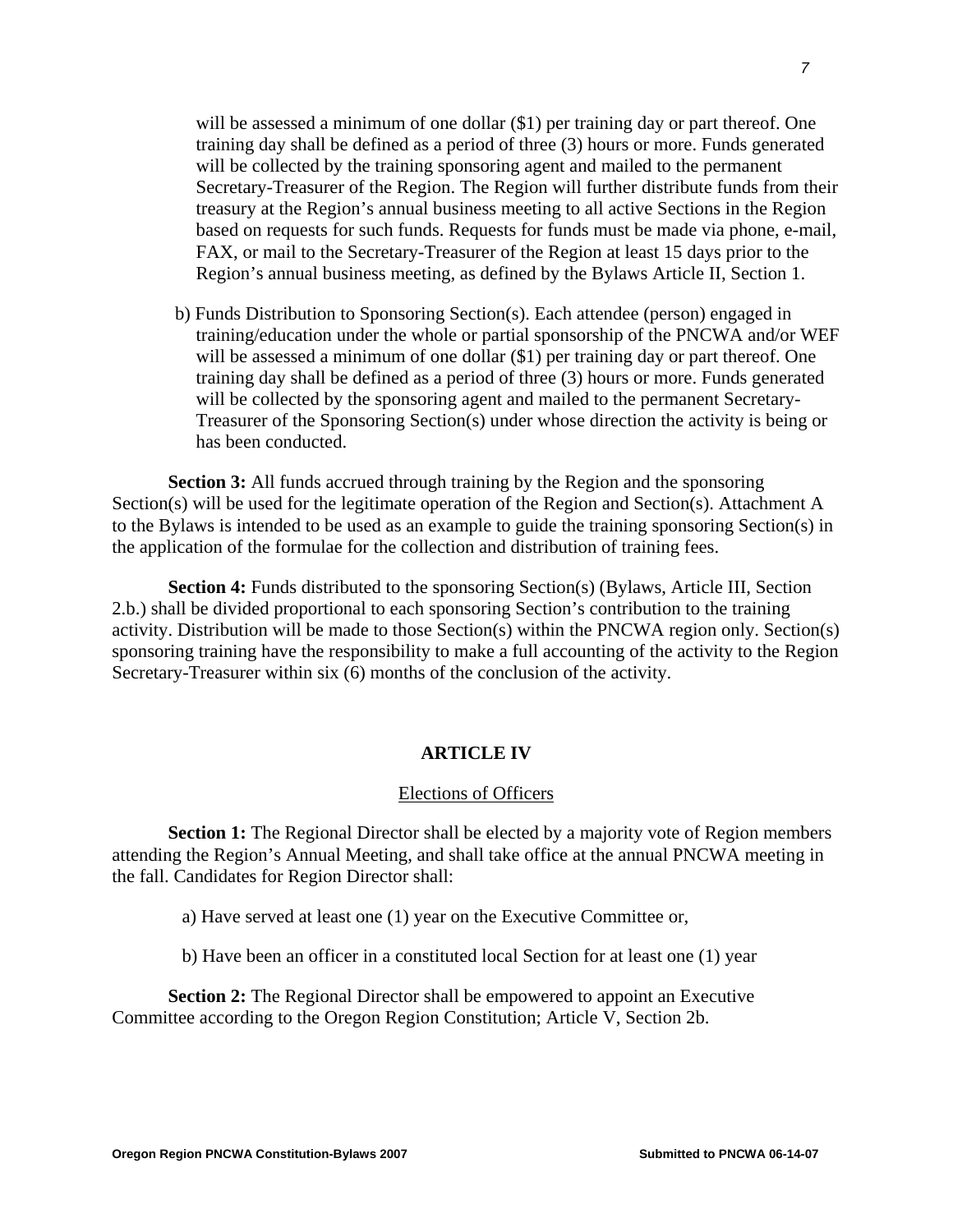### **ARTICLE V**

#### Duties of Officers

**Section 1:** The Regional Director shall supervise the affairs of the Region and shall preside at meetings during the term of office following the annual PNCWA meeting at which the Director assumes office. The Director shall represent the Region on the PNCWA Board of Directors and shall present a report on the activities of the Region to the Association Board at the meetings of the Association.

**Section 2:** In the absence of the Region Director the Secretary-Treasurer shall act in place. In case the Secretary-Treasurer cannot act, the Regional Executive Committee shall appoint a chairperson pro-tem.

**Section 3:** Should the Office of the Region Director become vacant for any reason the Region Executive Committee shall appoint a successor who shall remain in office until the next regular annual meeting of the Region.

**Section 4:** In the case of a vacancy in the office of Secretary-Treasurer, the Region Executive Committee shall appoint an active member of PNCWA who is a Region member to fill the office for the unexpired term.

**Section 5:** In the event a vacancy occurs on the Executive Committee and the member has been named by a Section or Sections, this Executive Committee member may be replaced by that Section or Sections within ninety (90) days of the vacancy. In the event no replacement is named within ninety (90) days, the Executive Committee may fill the vacancy.

**Section 6:** The Regional Director shall be ineligible for re-election to that office.

a.) If there is no replacement for the Regional Director, then the Regional Director may fill the position until a replacement can be found.

**Section 7:** The Regional Director Elect shall become the Regional Director at the end of the Regional Director's term.

**Section 8:** The Secretary-Treasurer shall, subject to the direction of the Executive Committee, collect and administer all revenues of the Region. The Secretary-Treasurer shall pay all just bills levied against the Region. This Officer shall keep financial records and report at the annual business meeting all receipts, expenditures, and debts of the Region. This Officer shall maintain a complete record of all of the Region's activities and transactions.

**Section 9:** The Region Executive Committee shall direct all business of the Region between annual business meetings. The Region Executive Committee shall meet at least twice a year in addition to meeting at the Region's annual business meeting. If possible one of those meetings should be at the site of another Region-sponsored training activity. A majority of the members of the Region Executive Committee present shall constitute a quorum and all actions shall require a majority vote.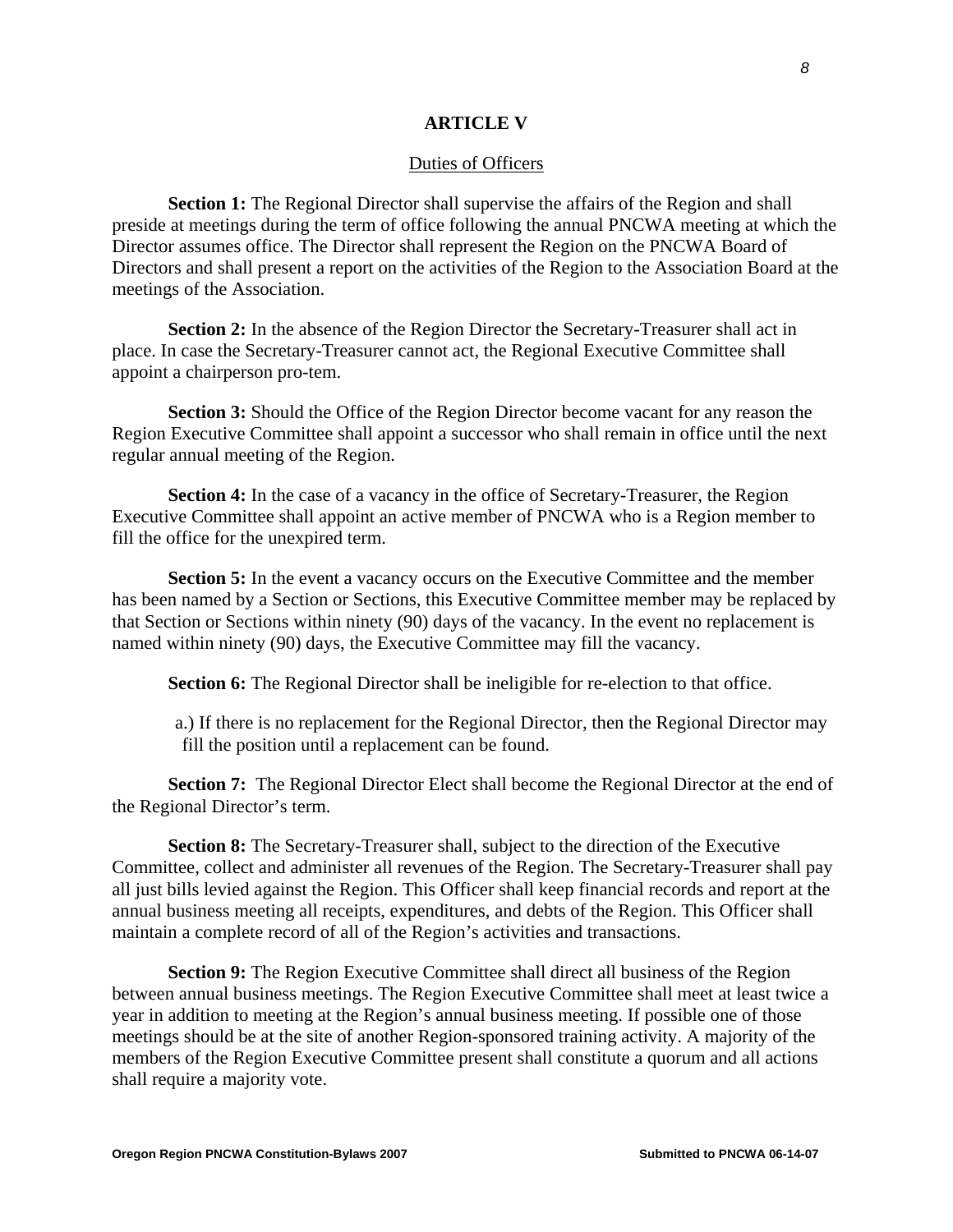**Section 10:** Each year the Region Director shall attempt to attend at least one scheduled meeting of each active and represented Section during the term of office. The Region Director shall prepare a newsletter at least once per year summarizing activities of the Region, which shall be mailed to the Secretary-Treasurer of each active Section. Further, a summary report shall be presented on the Region's educational activities to the PNCWA Board of Directors at their annual meeting. The Region Director shall act as a liaison between the PNCWA Board of Directors and the Region.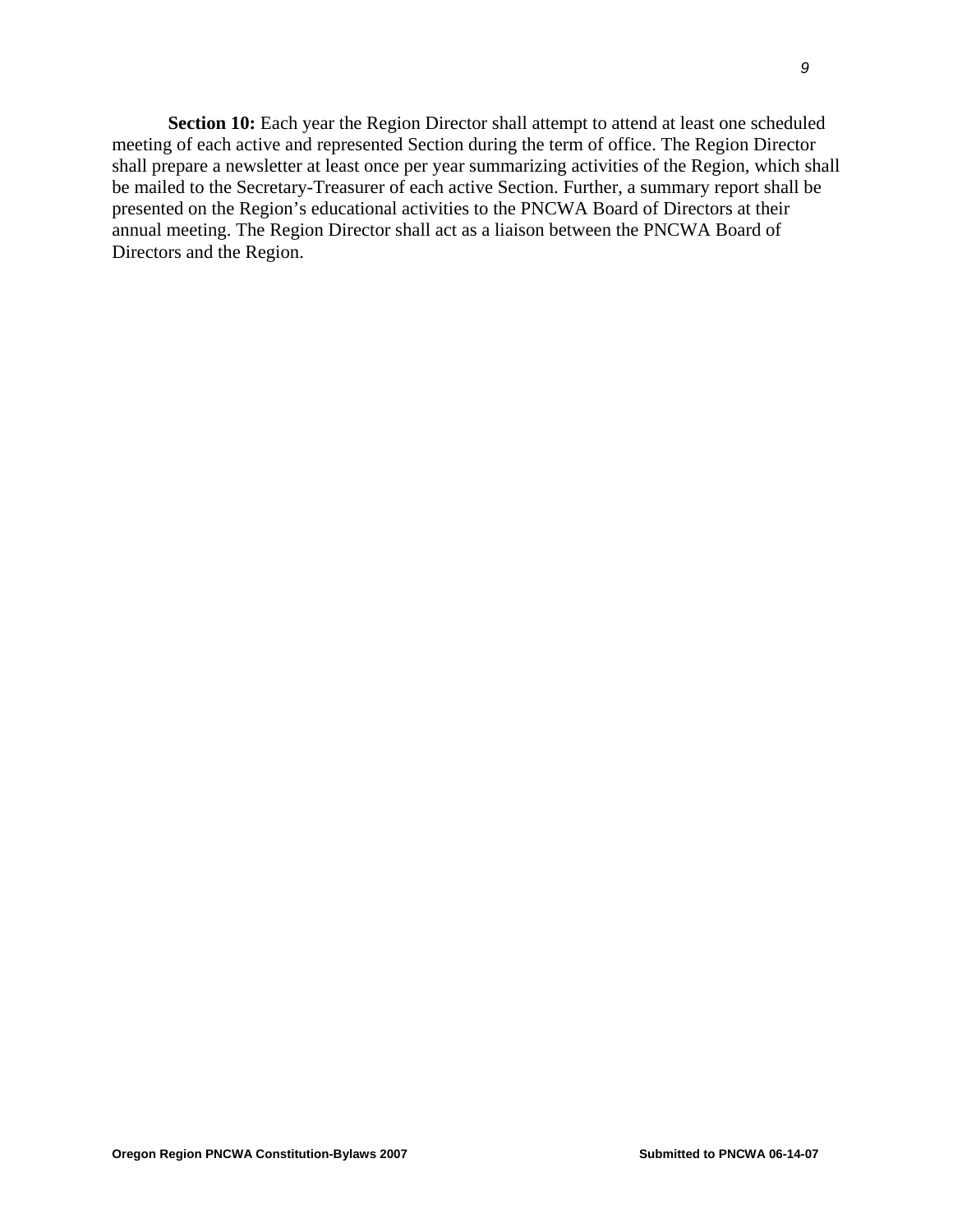## **ARTICLE VI**

#### Local Sections

**Section 1:** Any regional affiliation of individuals representing wastewater treatment or collection systems, industrial waste facilities or organizations whose objectives are in harmony with those of the Association may be granted membership in the Association as a Section by a majority vote of the Region Executive Committee and the Association Board.

**Section 2:** Section governance shall be through the Regions and operated under the Region's Constitution.

Section 3: Section shall have their own Bylaws, which must be approved by the Region Executive Committee and the Association Board and certified as being in accord with Article 3 of the Constitution of the Association.

**Section 4:** Membership in a Section need not be restricted to those who are members of the Association but all Section members are Affiliates of the Association.

**Section 5:** Sections shall have a President and Secretary-Treasurer at a minimum. The President and Secretary-Treasurer shall be Active or PWO members of the Association. Section Officials and their duties shall be specified in the Section Bylaws. Officers and members of the Section shall be reported to the Region. The Regional Director will report this information to the Association.

**Section 6:** Sections may collect only their own Section dues.

**Section 7:** Any Section may be excluded from the Region by a majority vote of the Region Board, for any change in its Bylaws or objectives that may bring it into conflict with the Constitution of the Association or its general objectives.

**Section 8:** Modifications to the existing Bylaws of a Section shall be reported to the Secretary of the Association with thirty (30) days after adoption by the Section. Such modifications shall be approved by the Region's Executive Committee and the Association Board before taking effect. After receiving proposed modifications which have been approved by the Region's Executive Committee, the Association Board shall review and respond within six (6) months or the modifications shall be considered approved.

**Section 9:** Local Sections are eligible for representation by one of their members, on the Executive Committee under the following conditions:

a) Any common interest group recognized by PNCWA and/or a PNCWA Region may elect a representative to serve a two-year term on the Oregon Region Executive Committee.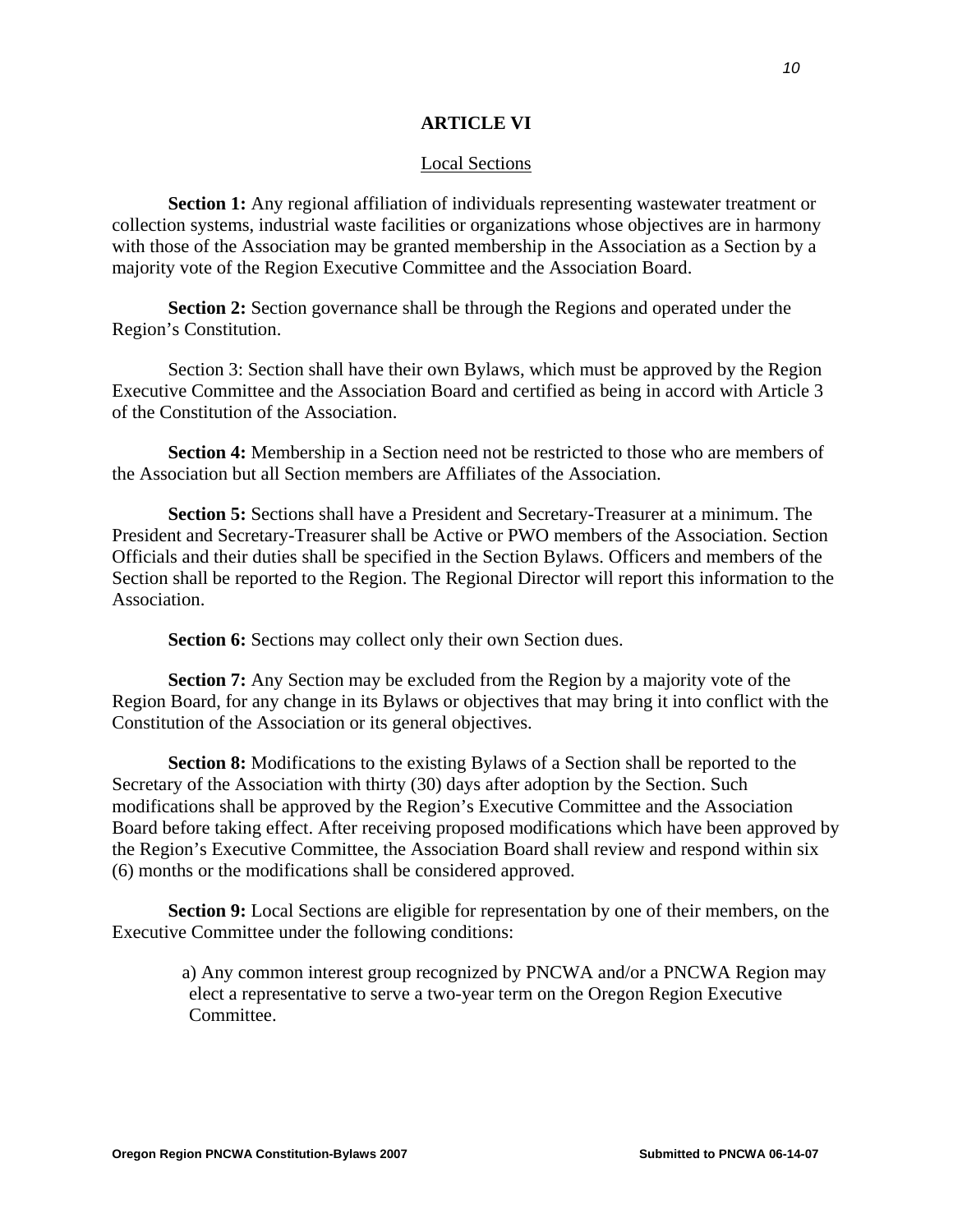## **ARTICLE VII**

#### **Committees**

**Section 1:** The Regional Director is empowered to appoint such Committees as may be required to advance the interests of the Region and to enable it to fulfill its objectives.

**Section 2:** The Executive Committee shall consist of the membership as outlined in the Constitution.

## **ARTICLE VIII**

#### Amendments

**Section 1:** The Bylaws may be amended by a two-thirds (2/3) majority of the Executive Committee present and voting at a regularly called meeting of the Committee where a quorum exists, or by a two-thirds (2/3) majority of the total Executive Committee in a letter ballot. Copies of the proposed amendments to the Constitution and Bylaws shall be physically or electronically mailed to the Executive Committee members at least thirty days prior to the regularly called meeting of the Committee or the letter ballot.

**Section 2:** Amendments to the Bylaws may originate in the Executive Committee, or may originate through the Executive Committee upon petition of twenty-five (25) or more Eligible Voting Members of the Region.

**Section 2:** The Constitution and Bylaws for the Region shall be submitted to the PNCWA Secretary who shall refer them to the Association Board for review and adoption.

**Section 3:** Modification to the Region's Constitution and Bylaws shall be submitted to the Secretary of the Association for approval by the Board within sixty (60) days after its adoption by the Region. The Association Board shall review and respond with six (6) months or the modifications shall be considered approved.

#### **ARTICLE IX**

#### **Indemnification**

**Section 1:** The Region shall indemnify and hold harmless each Member and Officer, as defined in Articles I and IV of this document, against any and all expenses and liabilities, including attorney's fees, or any settlement thereof, incurred or imposed upon any Officer or Member arising out of any proceeding to which the Officer or Member is a party or may become involved solely by reason of being or having been a Member, Officer, or other status of membership defined by the Region or Association at the time such expenses and liabilities are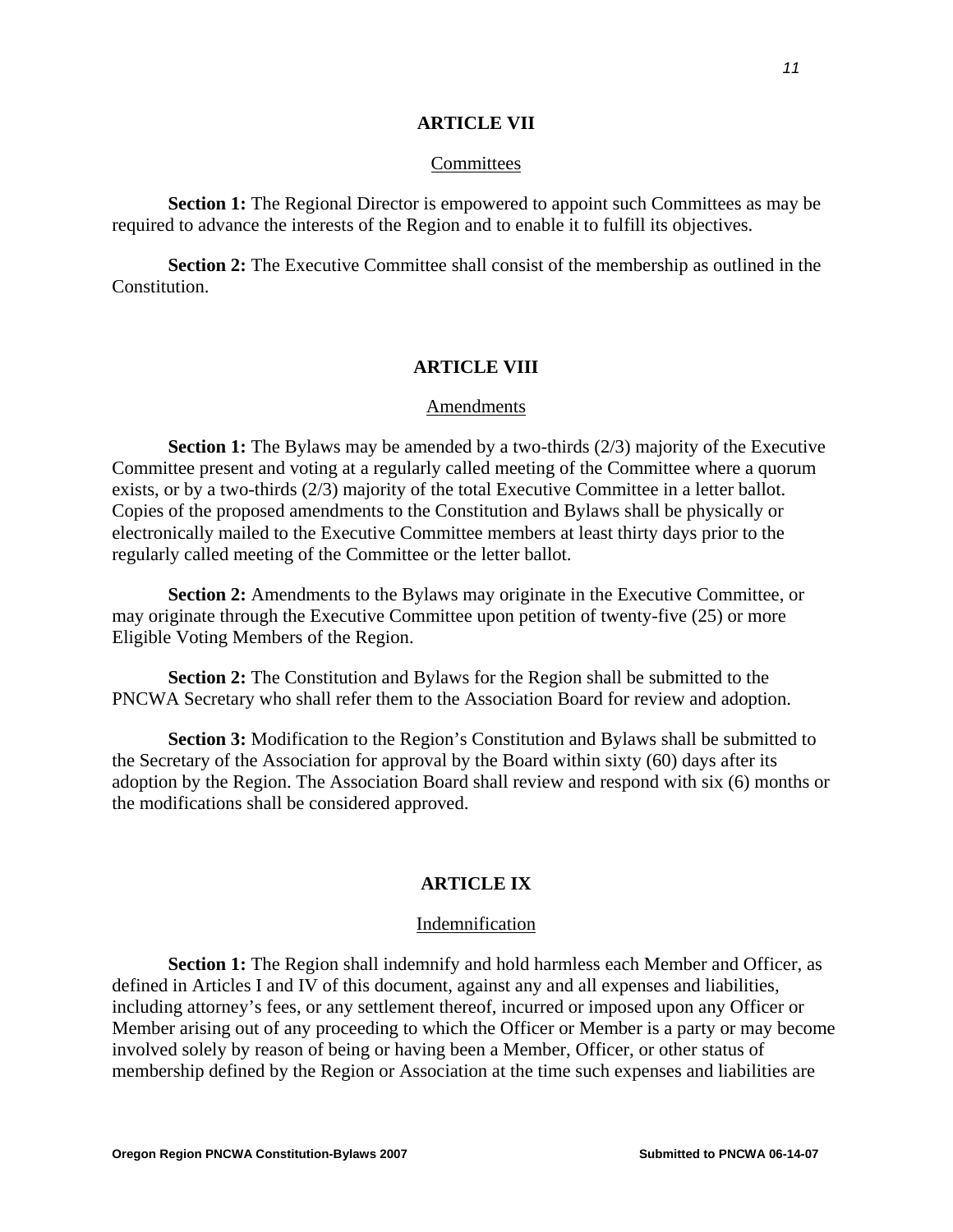incurred, except in such cases wherein such Member or Officer is adjudged guilty of willful malfeasance, acts or omissions in bad faith, intentional misconduct, or known violation of law.

**Section 2:** The Region shall eliminate all personal liability of its Executive Committee members for any breach of fiduciary owed to the Region, except in such cases wherein such Executive Committee member is adjudged guilty of willful malfeasance, acts or omissions in bad faith, intentional misconduct, or known violation of law, loans to any officer or transaction where an officer obtained an improper personal benefit.

**Section 3:** The Region shall eliminate all personal liability of its Officers or Members for any personal injury to any person or property arising out of a tort, except in the event that the Member or Officer was personally involved in the tort, or committed a criminal act.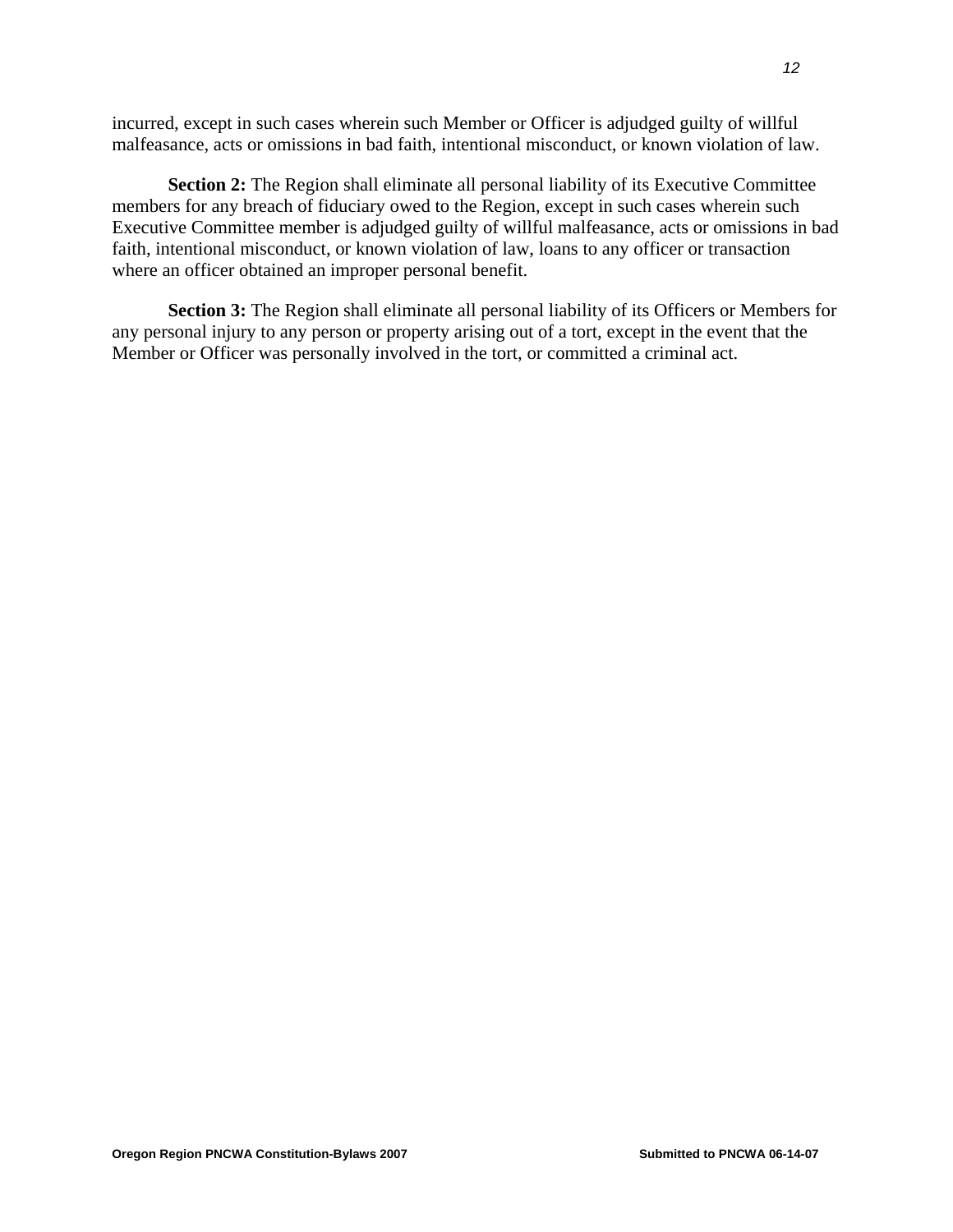# ATTACHMENT A

The intent of this attachment is to provide Section(s) within the Region a formula guide to the distribution of training funds and assist with the accountability of training to the Region under sponsorship of the Section(s).

# **Example 1, as follows:**

The Eastern Oregon Section of the Oregon Region held a 3 day Short School in early April. The training activity was held in the beginning of the week with a total of 6 hours of training on Monday followed by another 7 hours on Tuesday, followed by another 7 hours on Wednesday. There were three sessions as follows; Session A: Water, Session B: Wastewater, and Session C as Combined. The training was conducted by ABC training consultants and well advertised as a AWWA/PNCWA event. There were 100 attendees for the full three days, of which 20 attended Session B on Monday, 23 attended Session B on Tuesday and 18 attended Session B on Wednesday.

The total attendee's for Session B Wastewater was 51 which is what the Oregon Region was sponsoring. These attendees translate to 51 training days, using the formula  $(20 + 23 + 18)$ . Training charges were established for this event. Employing the funding formula, as outlined in the Bylaws, Article III, Sections 2.a. and 2.b. above, the Region and Sponsoring Section(s) would minimally receive:

# **Oregon Region's Share:**

(\$1 per person per training day) times (51 total training days) =  $$51.00$ These funds would then be mailed to the Secretary-Treasurer of the Oregon Region within 90 days of the completion of the training event, or in this case by early July.

# **Sponsoring Section(s) Share**:

(\$1 per person per training day) times (51 total training days) = \$51.00

# **Example 2, as follows:**

 The West Central Oregon Section and the Lower Columbia Section co-sponsor a two day workshop about Water Reuse. The workshop is worth1.4 CEU's, .7 per day. (7 training hours per day) The cost to attend is \$170.00 which includes a workbook as well as snacks and lunch. There are 110 attendee's which translates to 220 training days. (110 people X 2 days= 220) This is a PNCWA affiliated workshop, therefore the Oregon Region would receive \$220.00 as per the fore mentioned formula and the co-sponsoring sections would also receive at a minimum \$220.00 each.